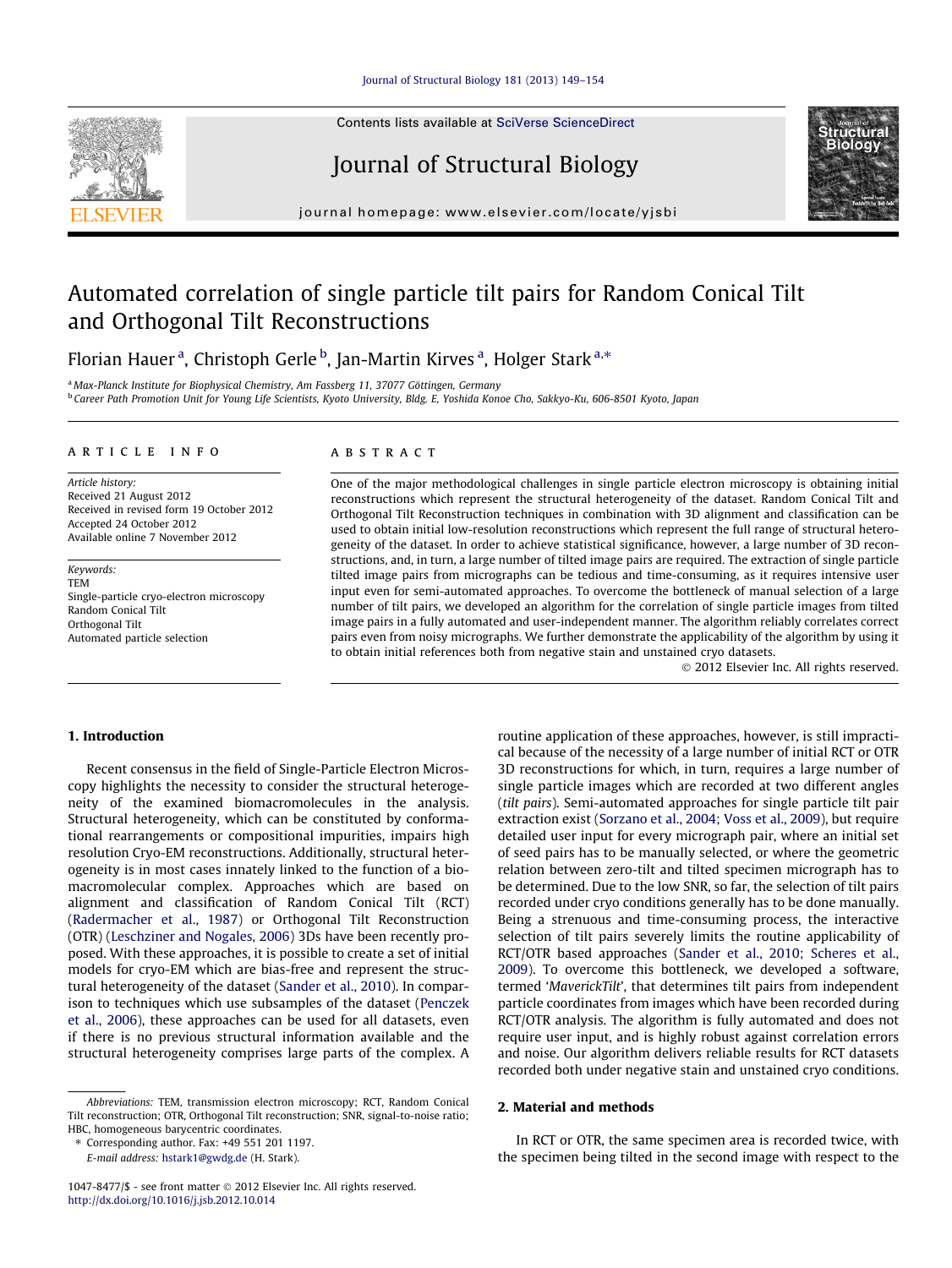first around an experimentally defined angle (usually ranging between 45 $\degree$  and 70 $\degree$ ). Typically, the transformation of a point  $X_{ut}$ with the coordinates  $x_{ut}$  and  $y_{ut}$  from the original tilt state of the specimen to the point  $X_t$  with the coordinates  $x_t$  and  $y_t$  can be described by an affine transformation. The underlying affine transformation combines rotations around the three axes of the threedimensional coordinate system around the angles  $\theta_x$ ,  $\theta_y$  and  $\theta_z$  with a translation  $t$  and can thus be denoted as

$$
\begin{bmatrix} x_t \\ y_t \\ 1 \end{bmatrix} = \begin{bmatrix} \cos \theta_z & -\sin \theta_z & 0 \\ \sin \theta_z & \cos \theta_z & 0 \\ 0 & 0 & 1 \end{bmatrix} \begin{bmatrix} \cos \theta_y & 0 & \sin \theta_y \\ 0 & 1 & 0 \\ -\sin \theta_y 0 & 0 & \cos \theta_y \end{bmatrix}
$$

$$
\begin{bmatrix} 1 & 0 & 0 \\ 0 & \cos \theta_x & -\sin \theta_x \\ 0 & \sin \theta_x & \cos \theta_x \end{bmatrix} \begin{bmatrix} 1 & 0 & t_x \\ 0 & 1 & t_y \\ 0 & 0 & 1 \end{bmatrix} \begin{bmatrix} x_{ut} \\ y_{ut} \\ 1 \end{bmatrix}
$$
(1)

In (1), the three-dimensional affine transformation of a twodimensional plane is described. Since the electron microscopy grid has a certain topology, the two-dimensional case described in (1) does not give an accurate description of the practical problem. Yet, the affine transformation of coordinates of particles on an EM grid can be approximated by (1) in the case of points which are close to each other since here, the topology of the EM grid occurs only in a very small dimension, thus, the problem can be approximated as being two-dimensional.

Any algorithm seeking to correlate particle positions on an untilted versus a tilted micrograph faces a set of challenges. First, due to instability of the cryo-EM specimen holders and the underlying tilt geometry, the illuminated areas in the untilted versus the tilted specimen are not identical; instead, they are overlapping only in certain areas which are unknown. Second, automated particle detection algorithms (for example [Chen and Grigorieff, 2007;](#page-5-0) [Ludtke et al., 1999; Woolford et al., 2007\)](#page-5-0) will potentially select different particles on untilted and tilted specimen areas. These differences in results of automated particle selection are even greater when specimens were recorded under cryo conditions. Furthermore, the centers of the selected particles in both micrographs suffer on a jitter effect caused by the particle picking software as well as due to the differential ice thickness and grid topology. Moreover, the axes of tilt which determine the underlying affine transformation in (1) are not known. For a fully automated determination of correlating particles in the untilted versus tilted micrograph, it thus becomes necessary to compare all points in both untilted and tilted micrograph as potential tilt pairs. In order to achieve comparability of particle coordinates, every particle center coordinate (referred to hereafter as point) is regarded within its environment of closely surrounding points. Since a set of close particle center coordinates on an EM micrograph can be approximated to be in a plane, within a set of four close points, every point P can be represented by

$$
P = \alpha P_1 + \beta P_2 + \gamma P_3 \tag{2}
$$

where

$$
\alpha + \beta + \gamma = 1 \tag{3}
$$

Here,  $\alpha$ ,  $\beta$  and  $\gamma$  are called homogenous barycentric coordinates, and  $P_1$ ,  $P_2$ , and  $P_3$  denote particle center coordinates close to and in the same plane as P. Homogeneous barycentric coordinates (HBCs) are affine invariant, meaning that they are conserved under any combination of affine transformations. Thus, HBCs can be used for an affine invariant representation of particle coordinates on an EM grid that are close to each other.

#### 2.1. Identification of an initial corresponding set of tilt pairs

For the identification of an initial set of corresponding tilt pairs, every particle center coordinate in both untilted and tilted micrograph is represented by the HBCs which are calculated by a combination of surrounding particles. As a standard, MaverickTilt calculates the HBCs from all possible combinations (disregarding sequence) of three out of the seven closest particle coordinates and the respective particle coordinates. Thus, the algorithm always compares sets of four points, P and surrounding points  $P_1$ ,  $P_2$  and  $P_3$ For each possible set of combinations, HBCs  $\alpha$ ,  $\beta$  and  $\gamma$  are calculated according to (2). Subsequently,  $\alpha$ ,  $\beta$  and  $\gamma$  and the corresponding points  $P_1$ ,  $P_2$  and  $P_3$  are reordered by sorting according to numerical order of the HBCs (smallest to largest). Depending on the number of particle center coordinates used as input, the number of combinations can be very high, so the transposed coordinate sets are prescreened in order to reduce the complexity for further processing. From each set of HBCs from untilted particle center coordinates, the barycentric error  $error_{bary}$  with respect to each set of HBCs from all tilted particle center coordinates is calculated:

$$
error_{bary} = (\alpha_{ut} - \alpha_t)^2 + (\beta_{ut} - \beta_t)^2 + (\gamma_{ut} - \gamma_t)^2
$$
\n(4)

where  $\alpha_{ut}$ ,  $\beta_{ut}$  and  $\gamma_{ut}$  denote the HBCs of the untilted particle coordinate and  $\alpha_t$ ,  $\beta_t$  and  $\gamma_t$  denote HBCs of the tilted particle coordinates, respectively. For each untilted coordinate set  $P_{ut}$  consisting of P,  $P_1$ ,  $P_2$  and  $P_3$  according to (2) only up to twenty coordinate sets  $P_t$  of tilted particles with the lowest error<sub>bary</sub> are stored for further processing. From this coordinate set combination, the underlying affine transformation is estimated by the simplified form

$$
P_t = AP_{ut} + t \tag{5}
$$

The real-number parameters  $A$  and  $t$  from  $(5)$  are determined by a least-square fitting algorithm and applied to each  $P_{ut}$  and up to 70 surrounding coordinates to construct the coordinate set U which is then compared to all coordinates in the tilted micrograph V. The coordinate sets U,V are compared by the enhanced Hausdorff distance  $H<sub>EH</sub>$  [\(Gope and Kehtarnavaz, 2007\)](#page-5-0) which is calculated according to

$$
H_{EH}(U,V) = \max(h_{EH}(U,V), h_{EH}(V,U))
$$
\n(6)

where

$$
h_{EH}(U,V) = \frac{1}{m - \psi} \sum_{u \in U} d(u.V)
$$
 (7)

and

$$
d(u, V) = \min_{v \in V} ||u - v|| \tag{8}
$$

In (7),  $\psi$  is equivalent to the number of cases in which more than one point in U has the smallest Euclidian distance to a distinct point in V according to  $(8)$ , and m is the number of points in U. By calculating the enhanced Hausdorff distance between the two affine invariant point sets, the correspondence information (which point in the untilted point set is most likely to correspond to another point in the tilted point set) can be obtained. The corresponding set of four points  $P_{ut}$  and  $P_t$  for which (5) resulted in transposing parameters for which the smallest enhanced Hausdorff distance was calculated is accepted as the initial set of tilt pairs.

#### 2.2. Iterative identification of tilt pairs

After an initial corresponding set of four tilt pairs is identified, these tilt pairs are used to iteratively extend the number of identified tilt pairs over the whole dataset. In the first step of each iteration, the particle coordinates of any particle to which no tilt mate is known and which are closest to any particle coordinate of a par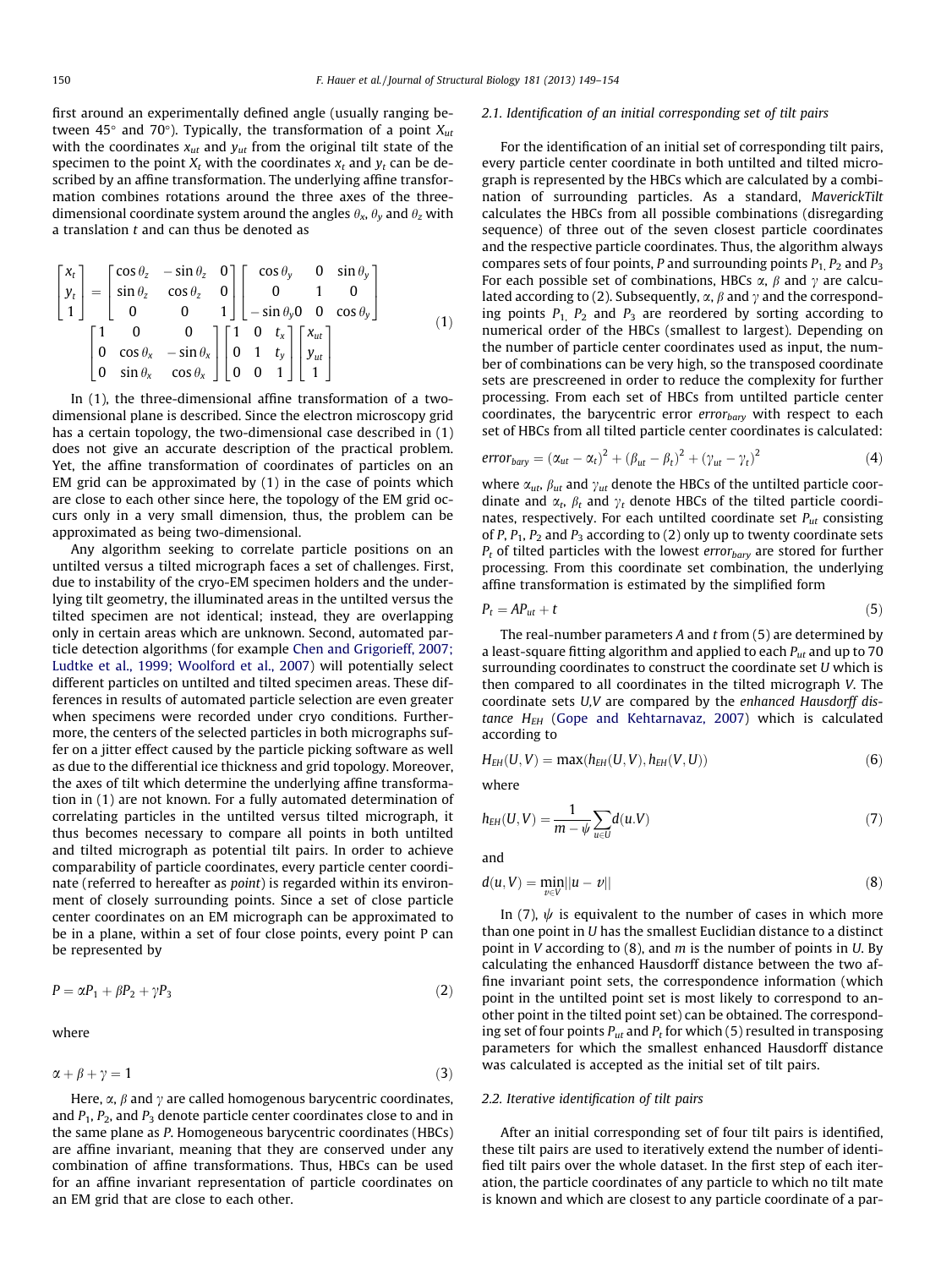ticle to which a tilt mate is known are calculated. From the closest four known tilt pairs, the coordinates are used to estimate the underlying parameters of the affine transformation according to (5). These parameters are then used to predict the position of the particle in the tilted micrograph. Additionally, the closest three coordinates of any known tilt pairs in the untilted and tilted image are used to calculate the HBCs of the same particle coordinates in the untilted image. The HBCs are then used to calculate the position of the particle in the tilted micrograph from the coordinates of the tilt pairs of the closest three coordinates in the untilted micrograph. From the two independently predicted coordinates, the closest actual coordinates in the tilted micrograph are calculated, and if both prediction methods predict the same point, the error of prediction is calculated, otherwise, the prediction is discarded. If the distance between the closest coordinate to the predicted coordinate is minimally twice as small as the distance to the second closest coordinate and if the barycentric error of the newly predicted tilt mates according to (4) is smaller than 0.1, the new match is accepted. Here, the cutoff of 0.1 was chosen and has worked well in a number of positive tests. This process is iterated throughout the whole dataset until no new tilt pairs can be identified.

The algorithm was implemented in the 'MaverickTilt software' using Python 2.6 and NumPy [\(Oliphant, 2007](#page-5-0)).

#### 2.3. Tests on simulated data

To assess the accuracy and effectiveness of the software as well as to estimate the susceptibility of the approach to noise, the software was tested against simulated data. For the simulation of RCT/ OTR particle center coordinate data, a defined number of coordinates was randomly distributed on a two-dimensional grid of defined maximal dimensions in order to represent particle distributions on the untilted micrograph. To account for the tilting of the specimen in the electron microscope, an affine transformation as described in (1) was applied to the coordinates representing the untilted micrograph. In practice, automated or semi-automated selection of particle center coordinates from micrographs will lead to errors in selecting the accurate particle center. Additionally, three-dimensional grid topology will lead to a deviation of the particle center coordinates from a simulated two-dimensional plane transform. This combined effect will be referred to as 'de-centering noise'. For the simulation of de-centering noise, all particles in the dataset were shifted in random  $x$ - and  $y$ -directions by a predefined maximal de-centering noise value. When automatically selecting particles from the same specimen area in the untilted and the tilted micrograph, there will always be a fraction of selected particles in one micrograph which is not present on the other micrograph. This is due to the fact that the automated particle selection software potentially selects a different set of particles and contaminants (i.e. ice, ethane, etc.) on each of the two corresponding micrographs. Additionally, the illuminated areas are partially non-overlapping because of the tilt geometry and shifts of the sample stage in the electron microscope during tilting. This contributing factor is referred to as 'coordinate noise'. Coordinate noise was simulated by adding non-correlating random coordinates to each untilted and tilted coordinate dataset.

#### 2.4. Tests on experimental data

To test the applicability of the software on experimental data, tilt pairs of negatively stained V-type ATPase of Thermus thermophilus and unstained cryo tilt pairs of the Escherichia coli 70S ribosome were recorded. V-type ATPase was purified as previously described ([Toei et al., 2007\)](#page-5-0) and submitted to the GraFix protocol ([Kastner et al., 2008](#page-5-0)). GraFix-treated particles were stained with 2% uranyl acetate and low dose images were recorded on a  $4 k \times 4 k$  CCD camera in a Philips CM200 FEG using an acceleration voltage of 160 kV at 121,000-fold magnification. Micrographs were recorded at an electron dose of  $10-15 e^-/\AA^2$ , the specimen holder was tilted around  $-45^{\circ}$  and the second image was taken at an electron dose of  $10-15 e^-/\AA^2$ . From micrographs of both zero-tilt and tilted specimens, particles were selected using the SIGNATURE software ([Chen and Grigorieff, 2007\)](#page-5-0). Particle coordinates obtained from SIGNATURE were correlated using the MaverickTilt Software and around 42000 Tilt pairs were obtained from 27 micrographs. Following standard procedures [\(Sander et al., 2010](#page-5-0)), 650 RCT 3Ds were reconstructed from the dataset, using around 70 particles per reconstruction. Iterative 3D alignment and weighted averaging was done subsequently [\(Sander et al., 2010\)](#page-5-0). After 3D alignment, 3D MSA and classification was applied to calculate 3D averages representing structural heterogeneity in the dataset. Unstained cryo grids of ribosomes were recorded on an  $4 \text{ k} \times 4 \text{ k CCD camera}$ in a FEI Titan Krios using an acceleration voltage of 300 kV at 75,000-fold magnification. The specimen holder was tilted around  $-45^{\circ}$ , and images were recorded at an electron dose of 10-20 e<sup>-</sup>/ Å<sup>2</sup>. Subsequently, the holder was reset to 0 $^{\circ}$  and the previously recorded specimen areas were recorded at the same electron dose. From both zero-tilt and tilted micrographs, particles were selected using the boxer software from EMAN 1.9 ([Ludtke et al., 1999\)](#page-5-0). Using the MaverickTilt software, 20,915 Tilt pairs were obtained from 100 micrographs, from which 350 RCT 3D volumes were reconstructed as previously described ([Sander et al., 2010](#page-5-0)), again using around 70 particles per reconstruction. 3D alignment, weighted averaging and classification was done like for the V-type ATPase [\(Sander et al., 2010\)](#page-5-0). For image processing, the IMAGIG-5 software package was used [\(van Heel et al., 1996](#page-5-0)).

## 3. Results and discussion

### 3.1. Simulated data

For tests with simulated data, 500 random coordinates were plotted within a range of 0–5,000 pixels. To simulate tilting of the specimen, the coordinates were rotated for  $45^{\circ}$  around the yaxis and random shift of maximally 500 pixels in  $x$ - and  $y$ -direction was applied. When testing the 'MaverickTilt' software on simulated data, the effects of de-centering noise and coordinate noise were first tested separately [\(Fig. 1](#page-3-0)A and B). De-centering noise was added as a random  $x$ - and  $y$ -shift of maximally  $\pm 60$  pixels in increments of 5 pixels [\(Fig. 1](#page-3-0)B). For each parameter set, 10 independent datasets were analyzed following the methodology and terminology proposed earlier [\(Langlois and Frank, 2011](#page-5-0)). Here, we focus on three parameters: precision of the correlations which is defined as the number of true positives divided by the number of predicted positives [\(Langlois and Frank, 2011\)](#page-5-0), the recall of the correlations which defines the fraction of true positives over all positives present in the dataset ([Langlois and Frank, 2011\)](#page-5-0) and the selection rate which is defined as the fraction of all correlations (true and false positives) over the number of elements present in the dataset. The result of the independent analysis of de-centering noise and coordinate noise is shown in [Fig. 1](#page-3-0)A and B. For coordinate noise, the algorithm is relatively robust, with a precision above 0.86 even when 100% noise coordinates are added, i.e. 50% of the dataset being entirely uncorrelated. In this case, only around every tenth particle is assigned incorrectly. De-centering noise is introduced mostly by incorrect determination of the particle centers during automated particle selection. Here, the precision drops below 0.95 rapidly after shifts of up to 20 pixels, which would usually correspond to the radius of the molecules in micrographs. Notably, in both cases, recall and selection rates drop even more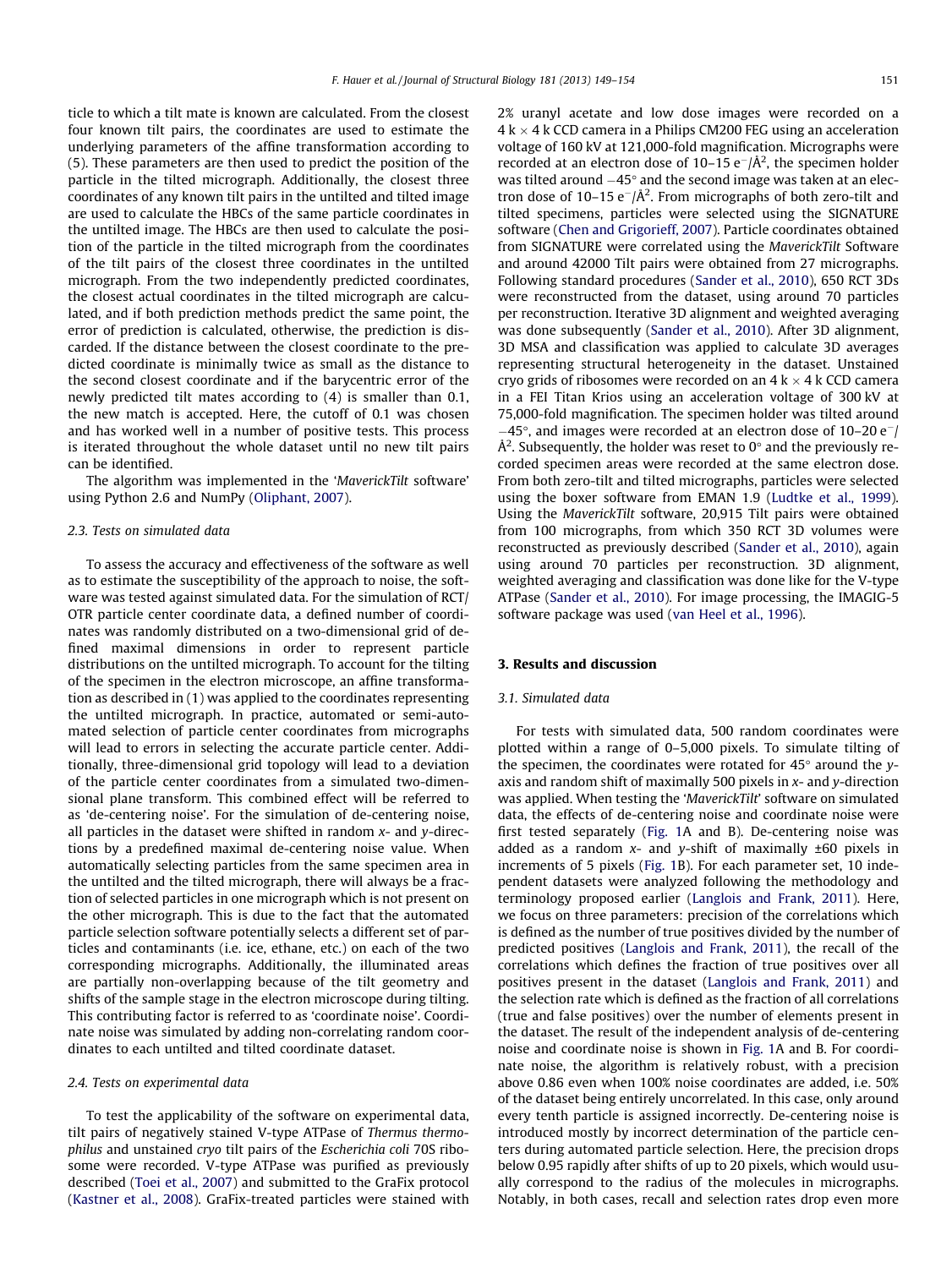<span id="page-3-0"></span>

Fig. 1. Tests on simulated data. (A) Effects of uncorrelated noise coordinates on the performance of the MaverickTilt software. (B) Effects of decentering noise introduced by incorrect centering of the particle picking software. Precision and recall drop below tolerable limits starting from a centering error of around 20 pixels. (C) Combined effects of noise coordinates and decentering noise on the precision of the MaverickTilt software. (D) Selection Rate of the MaverickTilt software under the combined influence of noise coordinate and decentering noise. Error bars are indicated by vertical lines through data points. The selection rate invariantly drops below 0.37 when precision drops below 0.87, thus allowing identification of false positive correlations.

rapidly than precision. To assess the combined effects of de-centering noise and noise coordinates, the above mentioned parameters were combined to a maximum 50% noise coordinates and 40 pixels maximum shift in x- and y-direction (see Fig. 1C). For each parameter set, five independent datasets were analyzed. When plotting the selection rate of the MaverickTilt software (Fig. 1D), it can be seen that for every parameter set for which the percentage of correctly correlated particles is below 90%, the selection rate drops below 40%. Furthermore, the standard deviation of the percentage of retrieved coordinates (vertical bars in Fig. 1D) becomes negligible if the percentage of correctly correlated coordinates is lower than 15%. Thus, a low number of retrieved coordinates serves as a reliable measure for incorrect correlation of a dataset.

#### 3.2. Experimental data

The Maverick Tilt software was tested on a dataset of negatively stained V-type ATPase from Thermus thermophilus and a dataset from an unstained cryo-preparation of the E. coli 70S ribosome. For both datasets, automated procedures for particle selections were used ([Chen and Grigorieff, 2007; Ludtke et al., 1999](#page-5-0)). Taken together, the user input for the selection of tilt pairs required less

than 30 min in both cases. In order to validate the correctness of the tilt pair prediction, around 70 particles were used for the reconstruction of a single RCT 3D volume. With this relatively high number of input projections, the SNR in the single reconstructions is high enough to allow for a visual inspection of 3Ds at this early stage ([Fig. 2](#page-4-0)C and E). Additionally, using fewer 3Ds for 3D alignment and classification leads to a speed-up in the alignment process without having noticeable impact on the final consensus model ([Sander et al., 2010](#page-5-0)). An overview of the results of the analyses of both datasets is given in [Fig. 2](#page-4-0). For the V-type ATPase, there were a total of 45 micrograph pairs with 10,000–12,000 square pixels, containing 1000–3000 particle coordinates per micrograph. As a result, coordinates from 42,000 particles were retrieved, most of which were separated from other particles instead of being located in local aggregates (see [Fig. 2A](#page-4-0)). 650 RCT 3Ds could be reconstructed from the retrieved tilt pairs, which clearly showed features of V-Type ATPases ([Fig. 2](#page-4-0)C). In these reconstructions, the difference between cytosolic  $V_1$  and membrane-bound  $V_0$  domains can be clearly discerned. When calculating the consensus structure after 40 rounds of 3D alignment [\(Sander et al., 2010\)](#page-5-0), the cytosolic  $V_1$  and membrane-bound  $V_0$  domains are still discernible ([Fig. 2F](#page-4-0)). The central and peripheral stalk connections of the molecule are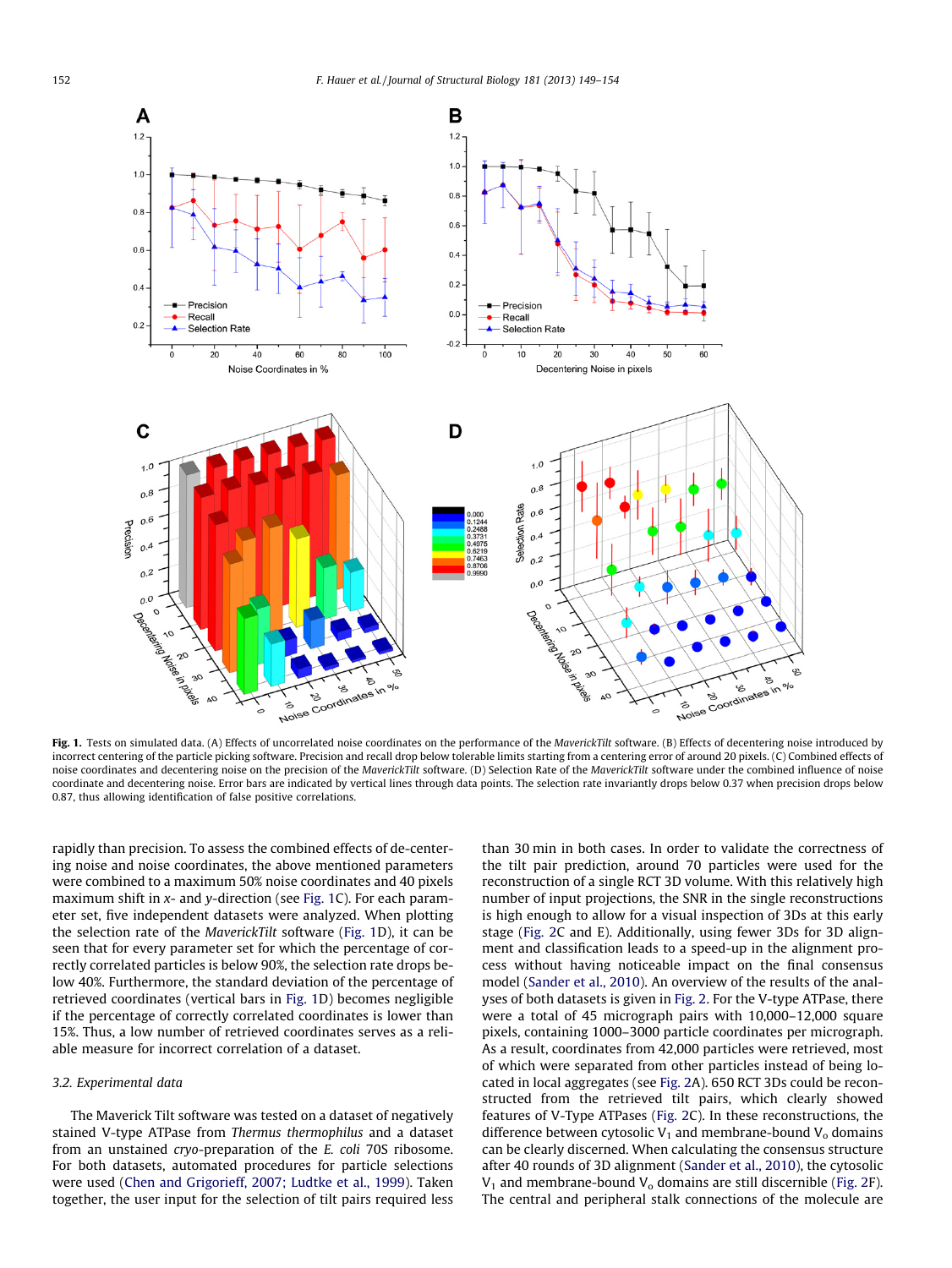<span id="page-4-0"></span>

Fig. 2. Application examples of automated tilt pair selection. Scale bar: 10 nm. (A) Example raw micrographs of negatively stained V-type ATPase from Thermus thermophilus. A total of  $\approx$ 42,000 tilt pairs were used for analysis. C. Example RCT 3D volumes of the V-type ATPase calculated from 65 tilt pairs each on average. (F) Consensus structure of the V-type ATPase after 3D alignment of all RCT volumes. The cytosolic V<sub>1</sub> domain and the membrane-bound V<sub>0</sub> domain can be clearly distinguished. (I) 3D class averages of aligned RCT 3D volumes of the V-type ATPase. (B) Example raw micrographs of E. coli 70S ribosomes under unstained cryo conditions. A total of 20,915 tilt pairs were used for analysis. (D) Example 3D RCT volumes of 70S ribosomes, each calculated from 65 tilt pairs on average. (G) Weighted average 3D structure of all RCT reconstructions of the E. coli 70S ribosome. Structural features are highlighted (L1: L1 ribosomal stalk, L7/L12: L7/L12 ribosomal stalk, CP: central protuberance). (H) E. coli 70S crystal structure (PDB IDs 3R8N and 3R8S) fitted into the weighted average obtained from RCT 3Ds. (J) 3D class averages of the aligned RCT reconstructions, showing 70S ribosomes (green) and 50S ribosomes (red).

absent, indicating structural heterogeneity of these domains. These features, however, reappear in different conformations when applying 3D MSA and classification to all aligned 3D volumes (Fig. 2I). Additionally, a differential positioning of the upper cytosolic  $V_1$  domain versus the lower membrane domain  $V_0$  can be observed. For the E. coli 70S ribosome, 20,915 tilt pairs were correlated from 100 micrograph pairs with 4096 square pixels, containing 200–500 particle coordinates per micrograph. From the correlated tilt pairs, a total of 350 RCT reconstructions were calculated. Example RCT volumes are shown in Fig. 2E. The consensus structure after 3D alignment is shown in Fig. 2G. Here, the structure of the E. coli 70S ribosome is reconstructed with variable domains like the L1 and L7/L12 stalk and the toe being present, reproducing the reconstruction presented earlier by [Sander et al.](#page-5-0) [\(2010\)](#page-5-0). The crystal structure of the E. coli 70S can be docked into the reconstructed density in order to validate the accuracy of the reconstruction (Fig. 2H, PDB ID 3R8N and 3R8S). Example 3D class averages for the aligned RCT 3D reconstructions show both 70S and 50S ribosomes (Fig. 2J), demonstrating the successful disentanglement of compositional heterogeneity of the dataset. Without discussing the structural findings of these reconstructions in further detail, we demonstrate the applicability of the MaverickTilt software on both negatively stained and unstained cryo RCT datasets.

## 3.3. Comparison with manual annotation of tilt pairs

To demonstrate the usability of the MaverickTilt software, we made a comparison of a manually annotated tilt pair data set and a tilt pair data set correlated automatedally. Tilt pairs of an unstained cryo dataset were manually selected and centered. For the automated correlation, particles were selected from micrographs using EMAN's boxer software [\(Ludtke et al., 1999\)](#page-5-0), and subsequently correlated with MaverickTilt. Results were compared by calculating the Euclidian distance between coordinates acquired with both methods, and particles were evaluated to be identical if the distance of their center coordinates were less than half the particle's radius. Over 20 micrographs, the MaverickTilt algorithm found on average 80% of the total number of tilt pairs manually identified, of which 96% were identical to the manually selected tilt pairs on average. Two percent of the compared coordinates did not have the same tilt mates, an error which might have arisen either from incorrect manual indexing or the automated particle selection of the center of two aggregated particles as a single particle. In any case, an error of 2% in the tilt pair correlation will not be noticeable in the RCT/OTR analysis of large datasets and may be within the standard error of correlation during manual assignment of tilt pairs.

The applicability of the MaverickTilt software as well as the amount of user input required depends largely on the previous step of semi-automated or automated particle selection. We have demonstrated the use of two different software packages here. There are, however, many more software packages available. MaverickTilt delivers usable results even with an average de-centering noise of 20 pixels (see [Fig. 1](#page-3-0)). For most automated or semiautomated particle selection setups with particle diameters of up to 200 Å and pixel sizes around 5 Å/pixel, this would mean that